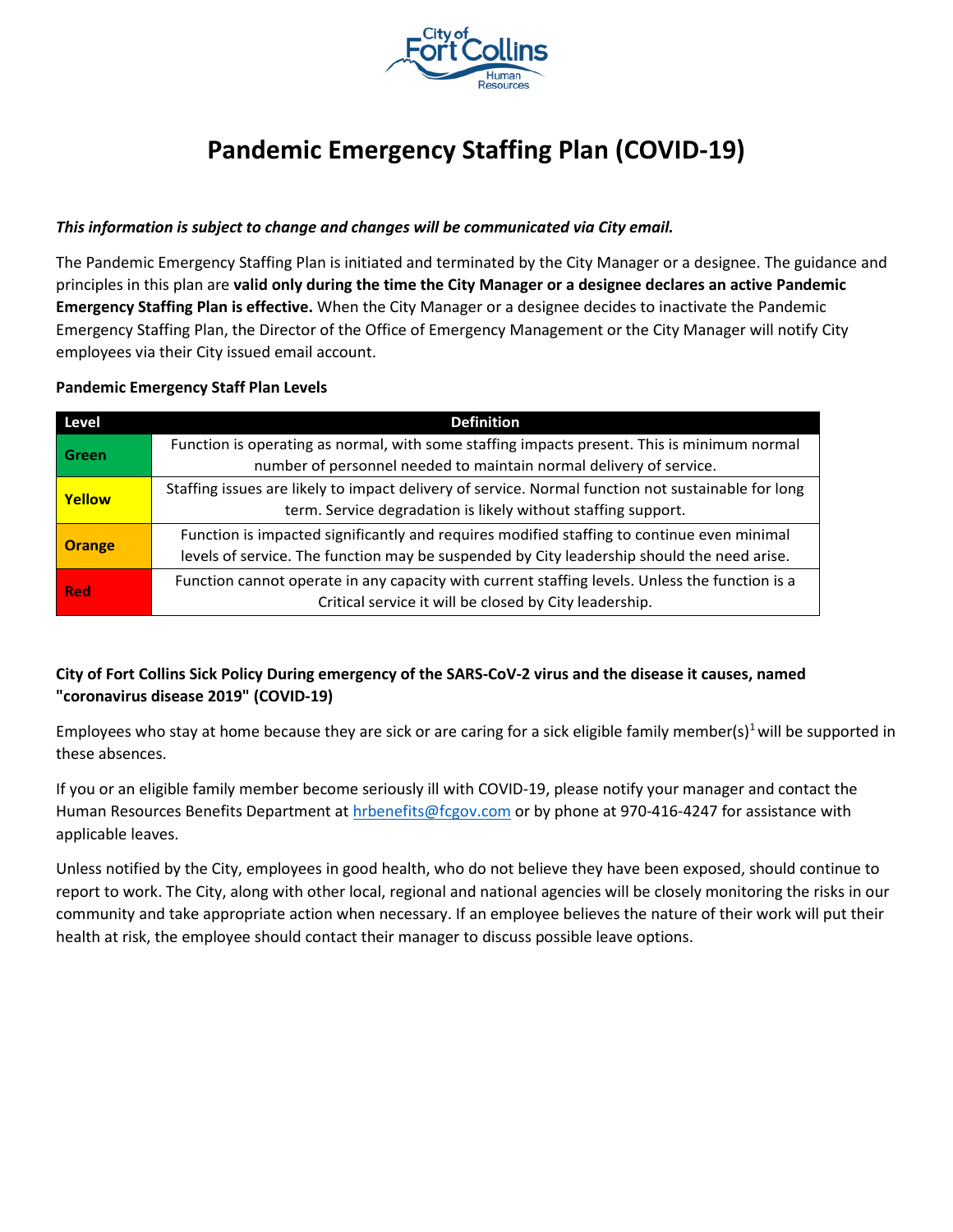

## **LEVEL GREEN ACTIVITY**

### **Department Manager Preparation**

- Identify critical staff members and staff members who can work remotely.
- Review the department Continuity of Operations Plan (COOP) to ensure it is up to date. The COOP has been emailed to every department head.
- Identify critical positions and begin cross training staff.
- Regularly check your City email for updates.
- Communicate to employees if they are ill with symptoms consistent with COVID-19 that they are to stay home.
- Encourage frequent handwashing, wiping of surfaces, and phone or video calls whenever possible.

## **[COVID-19 Symptoms](https://www.cdc.gov/coronavirus/2019-ncov/about/symptoms.html)**

Employees should notify their manager and stay home if they have the following symptoms:

- Acute respiratory illness, cough or shortness of breath, persistent pain or pressure in the chest
- Signs of fever (basal body temperature 100.4° F [37.8° C] or higher) using a thermometer
- Employees should stay home until they are symptom-free for at least 24 hours, without the use of feverreducing or other symptom-altering medicines (e.g. cough suppressants).

## **LEVEL YELLOW ACTIVITY**

### **Managing ill and concerned employees**

Anytime an employee reports to work displaying symptoms consistent with the COVID-19 virus, managers should consider the impact to co-workers and the community and the potential spread of illness.

### **When to send an employee home**

- Managers may send employees home that display COVID-19 symptoms and/or if the manager has reason to believe that the employee may have been exposed to the virus.
- Employees will be paid their normal, non-overtime wages for the day they are sent home.
- Employees have up to four days of paid administrative leave<sup>2</sup> for testing of COVID-19. Please refer to Classified, Unclassified and Hourly employee guidelines for pay<sup>3</sup>.
- It is understandable employees are concerned. In the event an employee does not want to work during the pandemic, the employee should work with the department manager to determine if there is sick leave which can be applied or if personal leave is possible.
- City operations may determine if leaves are possible.

## **Employees returning to work**

- Employees must be fever free (basal body temperature 100.3° F [37.8° C] or below) for 24 hours without fever reducing medications and not displaying acute respiratory illness to return to work.
- Employees who have tested positive for COVID-19 may return to work with a release from a medical professional indicating a negative result.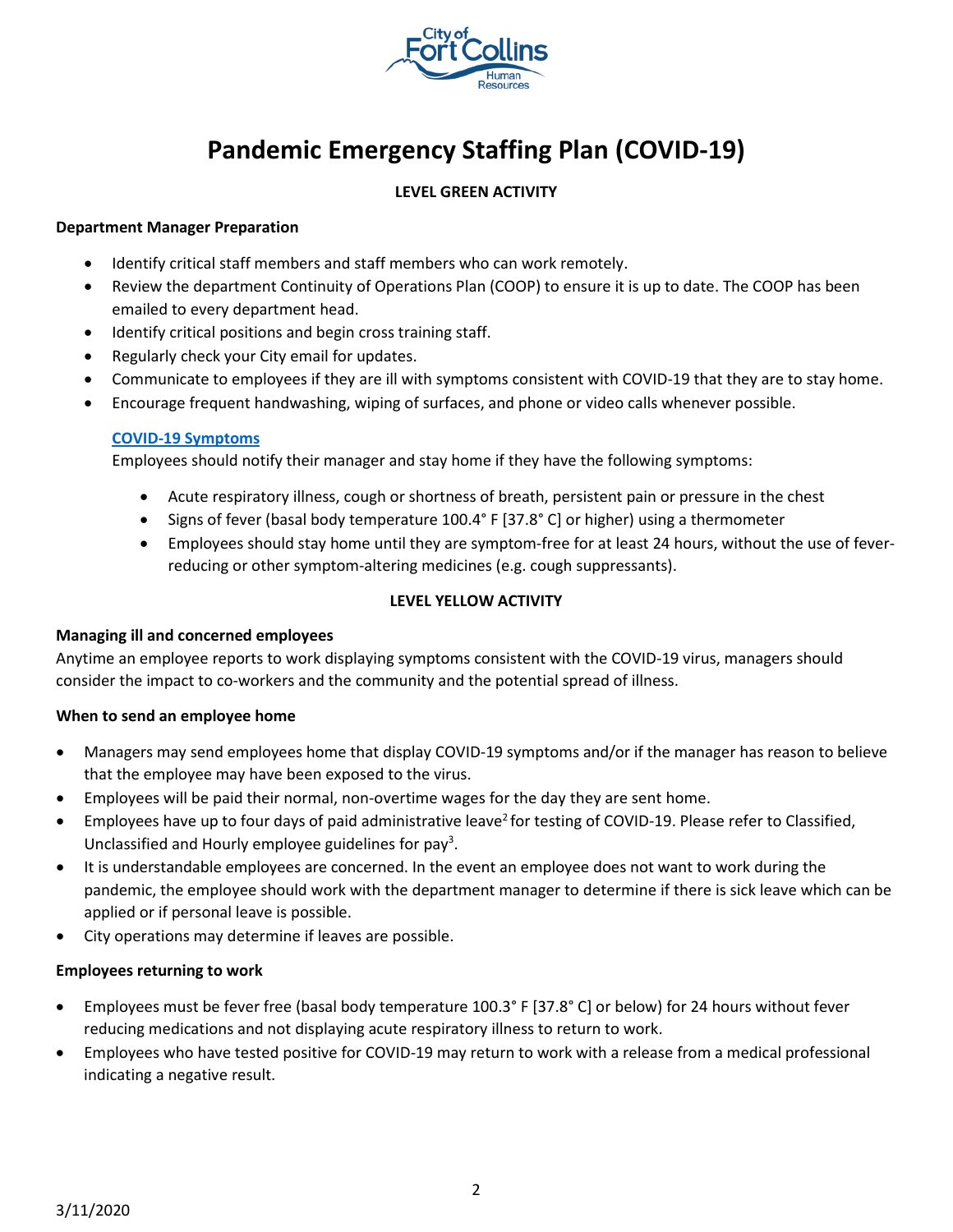

### **Employees who test negative for COVID-19**

- Employees who have been tested and do not have COVID-19 but remain ill after four days, have the option to use applicable sick leave, if available, or unpaid time off.
- Employees who test negative but are advised by a medical professional to be quarantined due to exposure to COVID-19, may take paid administrative leave for up to 14 days and be paid their regular salary until cleared to return to work. Documentation from a medical professional confirming the diagnosis is required and must be provided to the department manager. Please refer to Classified, Unclassified and Hourly employee guidelines for pay.

## **Employees who test positive for COVID-19**

- If an employee tests positive for COVID-19, managers must inform fellow employees of their possible exposure to the virus in the workplace.
	- o Confidentiality, as required by the Americans with Disabilities Act (ADA) or other applicable law, must be maintained for an employee who has tested positive.
	- o A template for communication to send to employees when a co-worker has been exposed or has tested positive for COVID-19 is available from Human Resources.
	- o Managers with employees exposed to a co-worker with confirmed COVID-19 should refer to [Center for](https://www.cdc.gov/coronavirus/2019-ncov/index.html) [Disease Control \(CDC\) guidance](https://www.cdc.gov/coronavirus/2019-ncov/index.html) for how to conduct a risk assessment of their potential exposure and review with Safety and Risk Management who can be reached at [safetyandriskmanagement@fcgov.com](mailto:safetyandriskmanagement@fcgov.com) or by phone at 970-221-6708.
- Employees advised to be isolated as a result of testing positive for COVID-19, may take paid administrative leave for up to 14 days and paid their regular salary until cleared to return to work. Documentation from a medical professional confirming the diagnosis is required and provided to the department manager. Please refer to Classified, Unclassified and Hourly employee guidelines for pay.
- If a COVID-related illness lasts more than 14 days, as with other longer-term illnesses, benefit eligible employees may qualify for short-term disability and be paid under that plan. Additionally, employees may also choose to use sick leave if available and vacation if sick leave is not available.
- After using up to four days for COVID-19 testing, non-benefit eligible employees may qualify for up to a total of 30 days of paid administrative leave.

### **Employees with sick family members**

- Employees who are well but who have a sick family member(s) at home with COVID-19 should notify their manager and refer t[o CDC guidance for how to conduct a risk assessment of their potential exposure.](https://www.cdc.gov/coronavirus/2019-ncov/about/symptoms.html)
- Employees have up to four days of paid administrative leave for the testing of their immediate family member(s). If the family member(s) does not have COVID-19 but remains ill after four days, employees may use applicable sick leave or unpaid time off to care for their family member(s).
- If an employee needs to care for an immediate family member(s) that has tested positive for COVID-19, they will be allowed to take paid administrative leave.
	- o If a COVID-related illness lasts more than 14 days, as with other longer-term illnesses, benefit eligible employees may qualify for short-term disability and be paid under that plan. Additionally, employees may also choose to use sick leave, if available, and vacation if sick leave is not available.
	- o After using up to four days for COVID-19 testing, non-benefit eligible employees may qualify for up to a total of 30 days of paid administrative leave.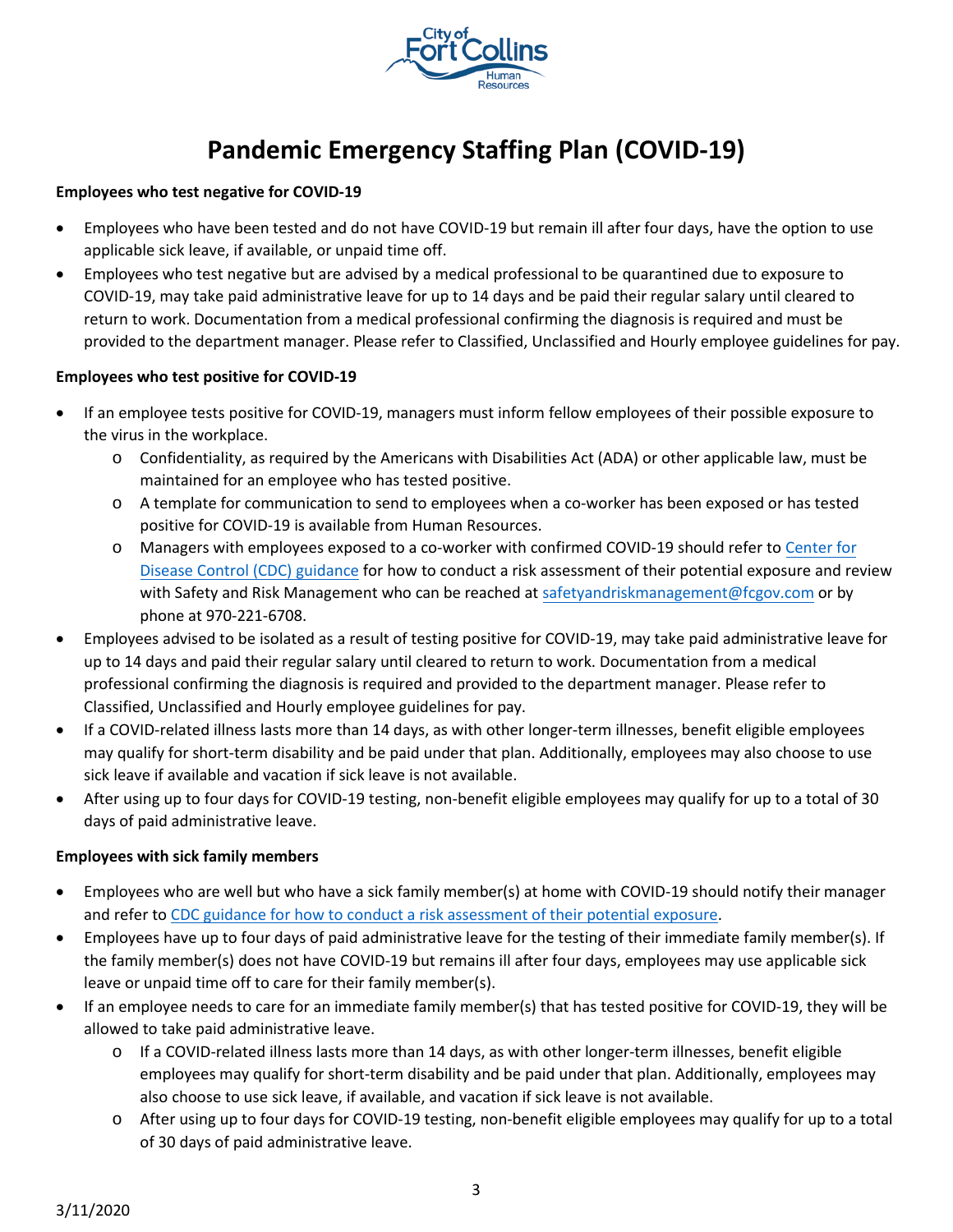

### **Employees with sick family members (continued)**

• Documentation from a medical professional confirming the diagnosis is required and must be provided to the department manager. Please refer to Classified, Unclassifed and Hourly employee guidelines for pay.

### **Options for employees with children in schools that have closed**

- In the event of short- or long-term school closures, employees are encouraged to look for alternative arrangements for childcare.
- Employees may work with their manager to arrange for a temporary schedule change if possible, to accommodate their responsibilities.
- An employee may discuss the possibility of working remotely with their manager.
- If the employee has sick leave, they may use that to care for children who cannot attend school because of a school closure related to the COVID-19.

### **Working Remotely**

- Those that have positions approved as remote eligible by department managers may be asked to continue working off site.
- The nature of some positions may mean some employees cannot work remotely.

## **LEVEL ORANGE ACTIVITY**

### **Closing Sites**

In the event it is determined for the health of our community to close one or more City sites by the City Manager or a designee, staff will be sent home and/or asked to work in another department.

In the event on-site work is suspended, please refer to your Continuity of Operations Plan (COOP) for next steps. All changes to the normal operations of a work site (hours of operations, available staff, levels of service, etc.) must be approved by the City Manager. Department directors requesting a change to normal operations must review changes with their service area director. Once there is a plan agreement in place, the department director must prepare and send a memo to the City Manager's office detailing the following:

- 1) The changes that need to be made to the work site
- 2) The reasons for the change
- 3) The anticipated duration of the change

4) How the department plans to address any impact to employees and the public from such changes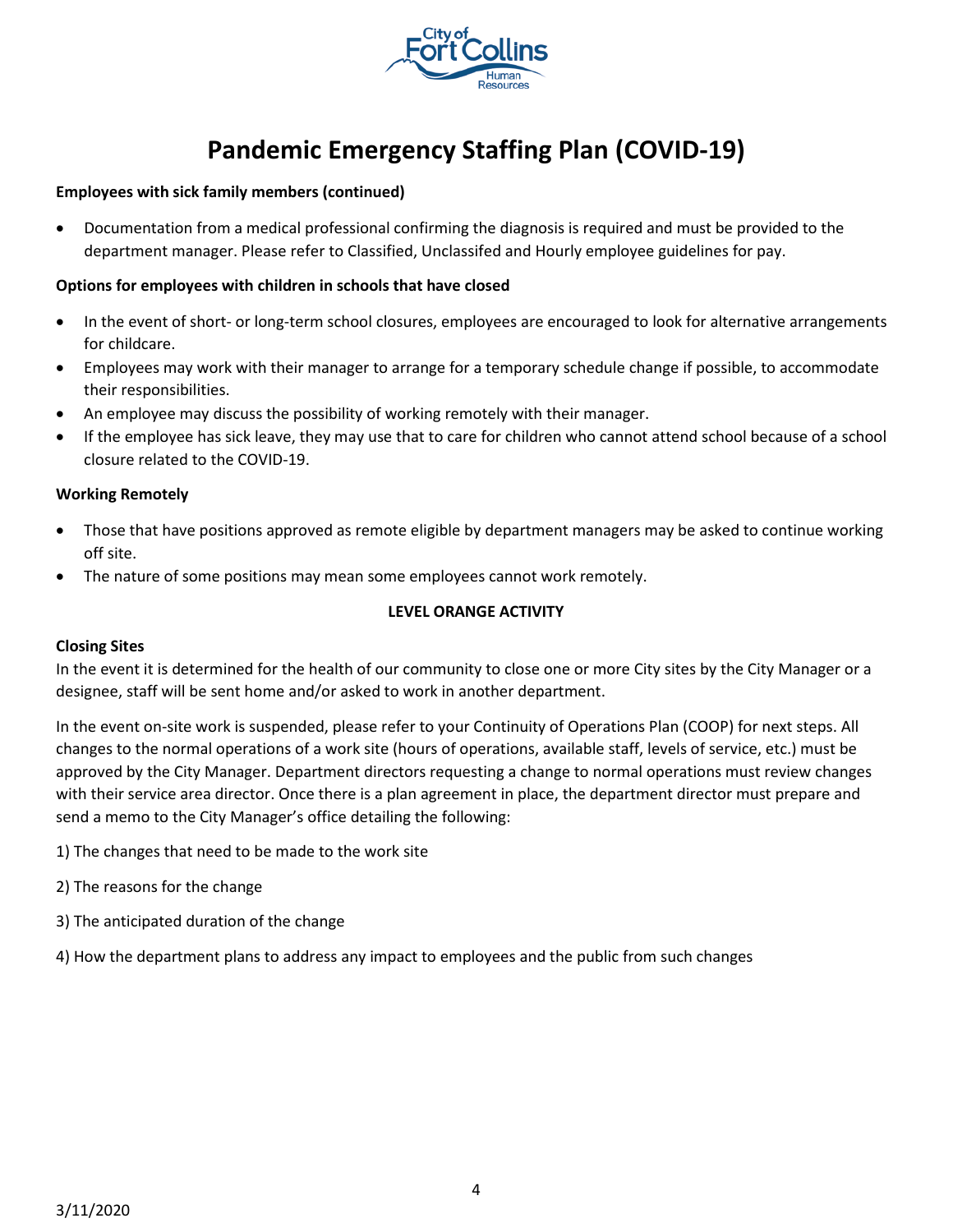

## **LEVEL RED ACTIVITY**

If the City Manager or a designee ceases City operation**,** employees will be notified via their City email account or by their department manager with next steps. It is imperative for all City employees to continue to check email or check in with their manager as we work through this situation. The health and safety of our employees and community is our highest priority.

*<sup>1</sup>A family member for purposes of this policy means the employee's child, spouse, civil union partner, sibling, parent, grandparent or grandchild, including natural, step, in-law and foster relatives or anyone living within the household. <sup>2</sup>Administrative leave as described in this document is only in effect during the time that the Pandemic Emergency Staffing Plan is activated. It cannot be accrued or carried over.*

*Administrative leave is paid for benefit eligible and non-benefit eligible employees for COVID-19 testing for themselves and/or an eligible family member for up to a total of four days. Benefit eligible employees are paid administrative leave at their regular salary up to an additional 14 days. After 14 days, benefit eligible employees may apply for short term disability and/or choose to use sick days, if available, and then vacation days if sick days are not available.* 

*Non-benefit eligible employees are paid administrative leave for a total of up to 30 days at their regular salary. Please refer to Classified, Unclassified and Hourly employee guidelines for pay.* 

*<sup>3</sup>Classifed and Hourly employee guidelines for pay – Classified and Unclassified employee salary is calculated as pay for a regular day work, prorated to their FTE. Hourly employee salary is calculated as the average pay, not including overtime, for the last 30 days of work.*